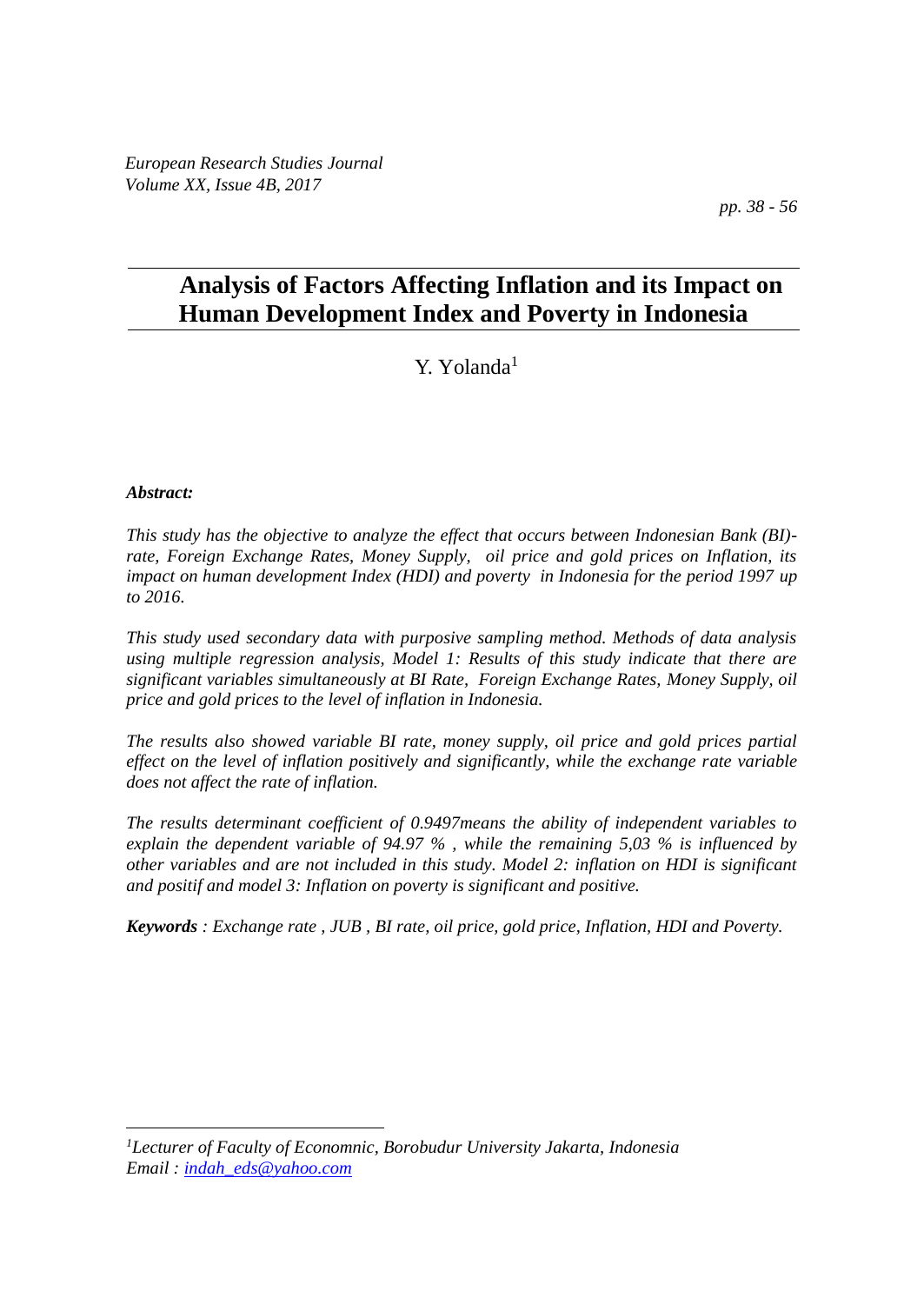Inflation is one of the most important macroeconomic variables and the most feared by the economic actors, including the Government, because it can bring bad influence on the structure of production costs and the level of welfare. And the wider effects such as instability, economic growth, the declining of competitiveness, the interest rate, uneven income distribution and unemployment is increasing. Some of the countries that have experienced hyperinflation showed that poor inflation would lead to social and political instability, and did not create the economic growth (Sukirno, 2004).

The year 1998 was the toughest year for the economy of Indonesia, where the rate of inflation was 77.63 per cent, the falling value of the rupiah against foreign currencies and socio-political factors that are not safe, resulting in the prices of goods and services continue to rise sharply until the end of 1998. Entering the year 1999 inflation rate can be on tap to 2.01 percent, this is the lowest inflation rate over a span of 20 years (1987-2006). The decline in inflation was caused by the strengthening of the rupiah in the foreign exchange market and also the prices of goods and services on the market which can be controlled by the government.

Ahead of the annual session of People's Consultative Assembly (August 2000), the inflation rate has risen to 9.35 percent with CPI of 563.28 percent, the increase in inflation is related to a series of government policies such as the reduction of fuel subsidies, excise tax and an increase in request of goods and services by the community to celebrate the same religious day.

In late 2002 there was a bomb blasting in Bali (Bali tragedy). This condition does not improve the rate of inflation, but only affects the inflation rate quarterly or monthly. In 2003, inflation declined from the previous year of 5.1 per cent that are affected by the improvement in the real sector and the confidence of investors to Indonesia. At the end of 2004 (December 26, 2004), there were an earthquake and tsunami that hit Aceh and parts of Sumatra, so that the rate of inflation in 2005 became 17.1 per cent, then in 2006 the rate of inflation achieved 6.60 percent.

Inflation can be caused by excess/pull request (liquidity/money/currency) occurs due to excessive total demand which is usually triggered by a flood of liquidity in the market resulting in a high demand and trigger changes in the price level. Increasing the volume of the medium of exchange or liquidity associated with the demand for goods and services resulting in increased demand for factors of production. The increasing demand for production factors causing prices to rise. While inflation insistence costs (cost push inflation) occurs due to the scarcity of production and/or also include the scarcity of distribution. The lack of launch of distribution flow or the reductionof production provided from the average normal demand could trigger a price increase in accordance with the legal validity of the demand-supply.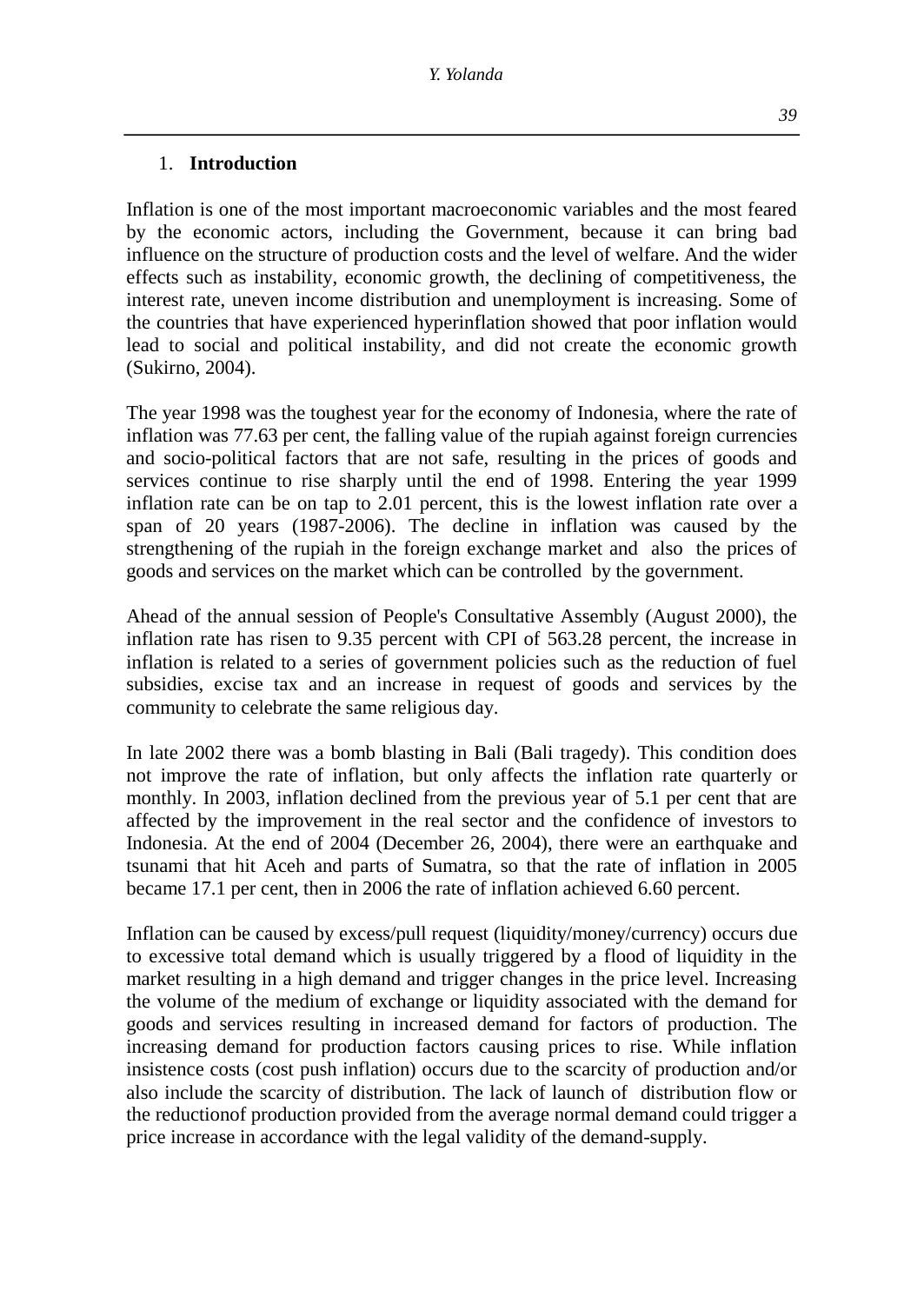The phenomenon of inflation in Indonesia is not a short term phenomenon and occurs situationally, but as was common in other developing countries, inflation problem in Indonesia is more on the issue of long-term inflation due to it still has a structural barriers in the country's economy, Besides, inflation is more influenced by the surge in oil prices in the international market and the scarcity of raw materials as coal and gas, all of which will cause rise in energy costs. This may encourage further energy source procurement costs of electricity and fuel for most mills. Likewise, the same thing can happen on the distribution, which in this case the infrastructure factor plays a very important role.

According to some research about the factors that affect Inflation: (1) Asghapur, Kohnehshahri and Karami (2014), the interest rate has a negative correlation to inflation. This is also supported by Kandel, Ofer, and Sarig (1996) which states that interest rates are negatively correlated with inflation. (2) Ghazali (2003) found no significant relationship between interest rates and inflation. (3) Heni Noviarita (2003) in the study Analysis of Inflation in Indonesia (Dynamic Model Approach) 1980: 03-2002: 04 period shows that for the long term, a variable amount of money supply, exchange rates, gross domestic product, inflation expectations have a significant effect on inflation. (4) Bjornland (1997) asserts that the rise in oil prices has a long-term effect on core inflation and output. (5) Saleem, S. and Ahmad, K. (2015) explain that for long and short term, the Money, Crude Oil Prices, Exchange Rate, Interest rates and taxes do not have a positive relationship while real GDP had a negative correlation to inflation during the study period in Pakistan 1979 to 2012. (6) Zarshad Ahmed and Yasir Rahim stated that dollar, gold and Petrol Prices significantly took effect on inflation in Pakistan (June 2008 to June 2013). (7) Pourroy (2012) investigated the role of exchange rate in inflation targeting in developing countries and find strong evidence that exchange rate strategy plays a major role during inflation shock in 2007-2008. Management of nominal exchange rate gives stronger anchor (better resistance to inflation shock in 2007-2008). (8) Chhibber *et al.* (1998), found that monetary growth, foreign prices, exchange and interest rates, unit labour cost, and real output are the key determinants of inflation in that country.

Inflation as an economic phenomenon will certainly have an impact on economic activities, which often have a negative impact on public finances, the purchasing power of money will be lower, and to get something, more money is needed and can ultimately affect builders of quality of life (community/population). Indicators used to measure the quality of human life is a human development index (HDI) was introduced by the United Nations Development Program (UNDP) in 1990 and published periodically in the annual report of the Human Development Report (HDR). According to the UNDP; HDI is a composite index that includes three areas of human development which is considered to be very basic, which is used as an indicator of (i) the areas of health: age life (longetivity); (ii) education: knowledge; and (iii) the economic field: decent living standards (decent living).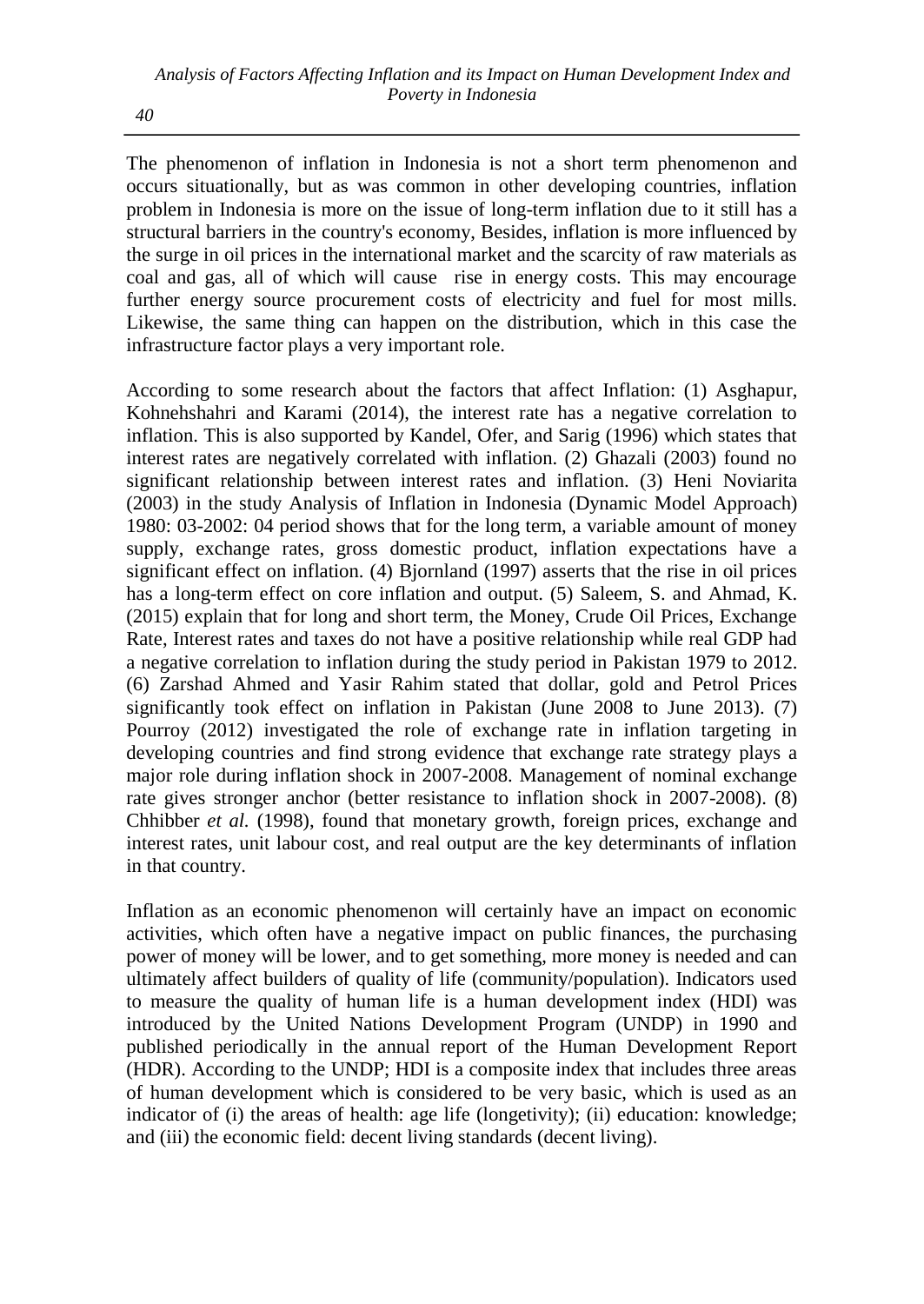#### *Y. Yolanda*

Human development in Indonesia during the period 1996-2007 has increased, except for the period 1996-1999. It is not apart with the deteriorating situation of the Indonesian economy as a result of the economic crisis. Since the economic crisis in mid 1997, Indonesia's HDI has moved down to 64.3 (1999) and led to Indonesia's position slipped to 110 th out of 177 countries, where before Indonesia was ranked 99 of 177 countries (UNDP, 2004). In 2004, up to the order of 108 (out of 177 countries), this sequence is better than other ASEAN countries such as Vietnam (109), Myanmar (130), Laos (133) and East Timor (142), and under the Singapore (25), Brunei Darussalam (34), Malaysia (61), Thailand (74) and the Philippines (84).

Inflation influence on the HDI is based on the results of research from several reseachers; (1) Rita Otopea Osiakwan, Stephen E. Armah (2013), inflation has the negative and significant effects on the standard of living (meansure of HDI) in Ghana, Standard of living is only partially sensitive to inflation however the adverse impact of inflation on standard of living Increasingly worsens as inflation increases. Therefore in Ghana, people are Increasingly worse off as inflation increases. (2) Zezza *et al.* in the Arab Naz *et al.* (2011) inflation can disrupt business planning, nutrition, health and children's education. (3) Zeman *et al.* (2011) uses poverty growth model for countries of SAARC (Bangladesh, Nepal, Pakistan, India and Sri Lanka) in 1988-1909. Results showed that 1 percent increase in inequality income reduced poverty by 0.67 percent and 1 percent increase in economic growth to reduce poverty by 0.1 percent while trade openness and significant poverty reduction of health expenditures in SAARC countries.

Poverty is a state where the inability to meet basic needs such as food, clothing, shelter, education, and health.The non-capability in meeting those needs which are caused by rising prices of basic necessities that are continuous (inflation). CPM noted the number of poor people of March 2010 was 31.02 million (13.33%), in September 2014 was 27.73 million (10.96%) and in March 2015, the poverty rate increased by about ten percent to 28.95 million (11.22 percent). While the poverty severity index in March 2012 (0.473), March 2013 (0.432), in March 2014 there were at the level of 0.435, and in March 2015 which increased from the previous year was 0.535.

The results of the researchers stating that inflation can affect poverty including: (1) Shahidur Rashid Talukdar (2012), the effect of inflation on poverty in low income countries, lower middle-income countries, and upper middle-income countries to see whether the effect of inflation is similar or different in countries with different levels of income. They found that although in most of the cases inflation shows a positive and statistically significant correlation with poverty, however, in the case of low income countries, the relationship between inflation and poverty is negative and statistically insignificant under certain specifications*.* (2) Joko Susanto (2014), the results show that the economic growth has negative impact on poverty rate in java, while the inflation has positive impact on poverty rate in Java. A higher economic growth corresponds to a lower poverty rate, while a higher inflation corresponds to a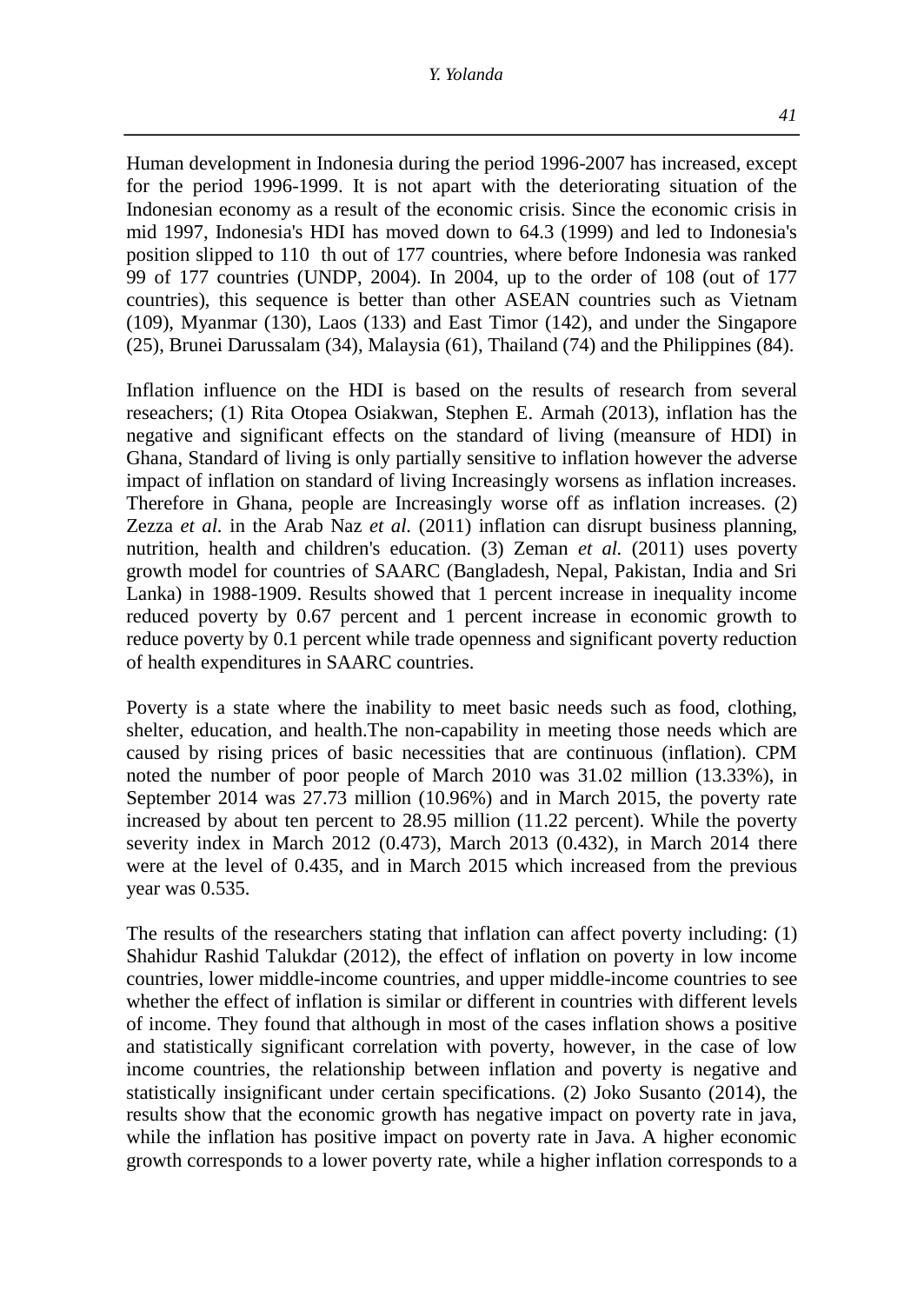higher poverty rate. Furthermore, minimum wage has no impact on poverty rate in Java. (3) In Hazoor Muhammad Sabir and Safdar Hussain Tahir (2012) study results revealed that GDP growth rate per capita income, major crops, minor crops and livestock had negative impact while inflation and population growth rate had positive impact upon poverty in Pakistan (1981-2010). (4) Powers (1995), found there was a significant and positive relationship between inflation and the level of poverty when poverty is measured in terms of consumption (consumption poverty rate). (5) Eliana Cardoso (1992) in his article entitled "Inflation and Poverty", with the area of research in seven Latin American countries (Argentina, Colombia, Costa Rica, Chile, Mexico, Peru and Uruguay) with the data from the years 1977 to 1989, using linear regression method, reached the conclusion that inflation causes poverty generally through real wages (real wages), empirical evidence showed that rising wages more slowly than the price for inflation increased in Latin America. (6) Sudarlan (2015) said that inflation has a positive and significant impact on the poverty headcount and no effect on the poverty gap and poverty severity. (7) Theresa Thompson Chaudhry and Azam Amjad Chaudhry, simulated food and energy price shocks present some important results: First, the impact of food price increases on Pakistani poverty levels is substantially greater than the impact of energy price increases. Second, the impact of food price inflation on Pakistani poverty levels is significantly higher for rural populations as compared to urban populations. Finally, food price inflation can lead to significant increases in Pakistani poverty levels. For Pakistan, 20% increase in food prices would lead to 8% increase in the poverty head count.

Based on the above, then conducted a research on the factors that affect the rate of inflation in Indonesia in 1997 to 2016 that the BI rate, Money Supply, the rupiah against the US dollar, oil prices and the price of gold and how the effects of inflation on the index human development and poverty. The problem can be formulated as follows:

1. How does the BI rate, Money Supply and the rupiah against the US dollar, oil prices and gold prices on inflation in Indonesia simultaneously?

2. How does the BI rate, Money Supply and the rupiah against the US dollar, oil prices and gold prices to the inflation rate in Indonesia partially?

3. What is the effect of inflation on the human development index in Indonesia?

4. How is the effect of inflation on poverty in Indonesia?

# **2. Literature Review**

# *2.1 Inflation*

Inflation is used as one of barometer tool to measure the health rate of an economy. Inflation that is too high will decrease the level of social welfare. Conversely, too low inflation reflects the economy which does not run maximally which impact on slowing economic growth, stagnant job creation, and increased poverty community. Based on that, inflation is a macro-economic problem which is very important, in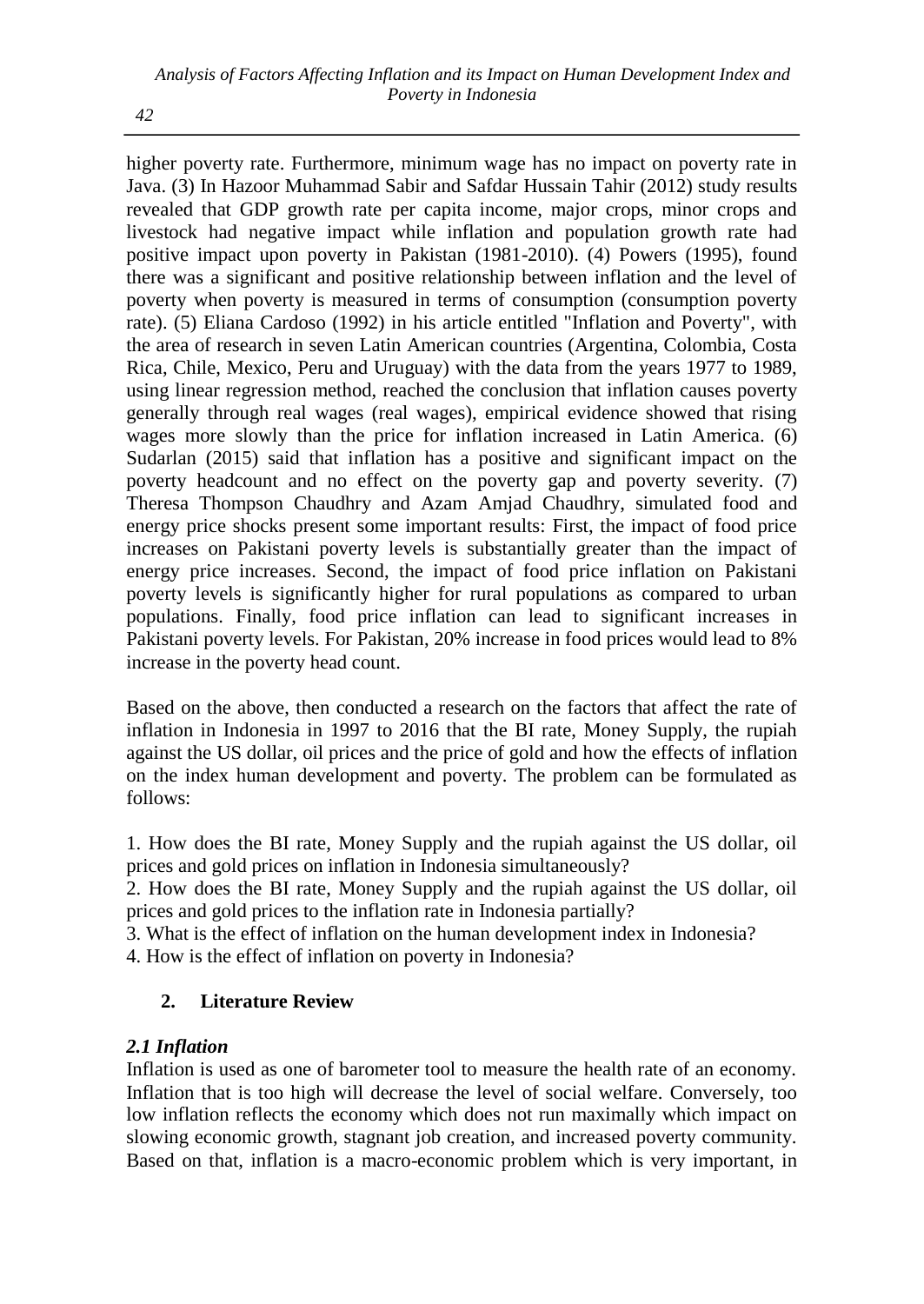*43*

which the unstable inflation rate is also more difficult to plan for the business world, and does not encourage people to save, and various other negative impacts that are not conducive to the overall economy. According to Al Magrizi (Adiwarman 2001) inflation consists of, first, inflation because of shortage of goods (natural inflation) and second, inflation because of human error caused by corruption and poor administration, the policy of excessive taxes which implicates burden of farmers and number of excessive money. Hamilton (2001) said that inflation has been described as an economic situation when the increase in the money supply is "faster" than the new production of goods and services in the same economy.

The quantity theory of money describes the systematic analysis of the direct relationship between growth in the money supply and inflation which is expressed in the formula;  $MV = PT$ . Where  $M =$  the amount of money supply,  $V =$  rate of turnover,  $T =$  volume of output,  $P =$  price level. Based on this theory, in the longterm growth in the money supply does not affect real output growth, but it will push up the price level proportionally.

Expert of monetary economy that embraces the quantity theory in its development, better known by economists' wing Monetarists. One of its leaders is Milton Friedman which states that inflation is always and everywhere a monetary phenomenon. Fisher and empirical studies prove that the growth of money supply and high inflation rate has a high correlation. Inflation can be distinguished based on the factors that cause it:

# *(a) Demand pull inflation*

According to John Maynard Keynes (1883-1946) increase in aggregate demand as a source of demand-pull inflation. Aggregate demand consists of consumption expense, investment and the government. When aggregate demand is greater than the aggregate supply at the level of full employment, inflation occurs and even before the achievement of full employment rate of inflation may also occur.

### *(b) Inflation insistence on cost (Cost Push Inflation)*

The price increase that occurred because of increased production costs, including rising wage levels. Where the basic cause of Cost-push inflation is the rise in money wages is more rapidly than the productivity of labor. Another factor that led to the price increases were the companies want huge profits because of rising wages and production costs. The increase in production costs encourages companies to raise prices, despite having to take the risk of facing a reduction in the goods produced. The method of calculating inflation could use several ways, among others, is the Consumer price index (consumer price index): an index number that compares the nominal GDP to real GDP for a given year, Whole sole price index (price index wholesalers), Implicit gross domestic product and Produces deflator price index. Factors that affect the inflation rate in this study were:

# *2.2 The rate of interest*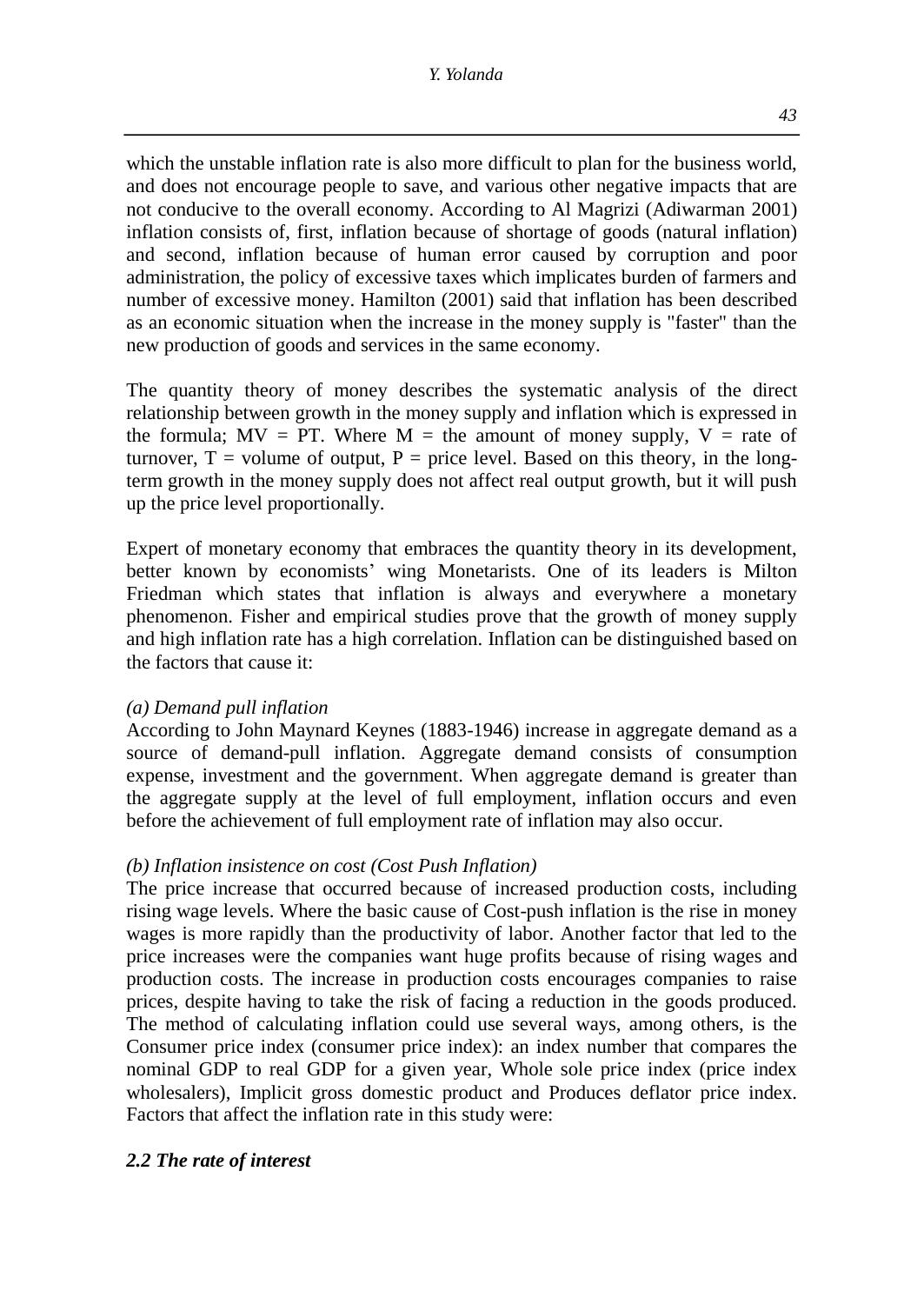The classic concept, represented by David Ricardo and Alfred Marshall, "*interest as determined by the rate of return that can be achieved by using capital or the price to*  be paid for using capital, price set as balance between global demand for capital *and capital stock offered in the market"*. Meanwhile, according to Marzuki (1997) interest is the amount of money paid in exchange for the use of the borrowed money and by Paul Samuelson and William D. Nordhaus (1993), interest is the price paid for borrowing money for a certain period, usually expressed as a percentage of the principal loan per year, while Frank J. Fabozzi (1999), interest is the price that must be paid borrower / debtor to the borrower / creditor for the use of resources during a certain period and Devereux and Yetman (2002), interest rate is described as the price a borrower pays for the use of money he does not own and has to return to the lender who receives for deferring his consumption, by lending to the borrower. Interest can also be expressed as a percentage of money taken over the period of one year.

# *2.3 Foreign Exchange*

According to Frank J. Fabozzi and Franco Modigliani (Fei Ming, 2001) the exchange rate is defined as the amount of one currency that can be exchange per unit of another currency, or the price of one currency in terms of another currency, Dominick (1995) explains that the foreign exchange rate is the price of a domestic currency of foreign currency, Paul Krugman and Maurice Obsfeld (1996) stated that the price of a currency against other currencies is called currency and Puspopranoto (2004) the price at which the currency a country's currency is exchanged for another country called the exchange rate and Timothy (1997) says *"an exchange rate is an expression of the value of one country's currency in terms of another country's currency. It specifies how many units of one country's currency can be exchanged for one unit of the other country's currency".*

# *2.4 Free Money (Money Supply)*

There are two different views in terms of printing money supply. First, money supply is entirely determined by the Monetary Authority or the Central Bank. In Indonesia, the amount indicated by the amount of base money. The amount of base money was influenced by the policy of the Monetary Authority in determining instruments of "Bank Indonesia Rate / BI Rate" which would be a signal of the interest rate of Bank Indonesia Certificates (SBI) and the amount of reserve requirement (the minimum reserve requirement; reserve requirement) set by Bank Indonesia. Both the money supply is determined by other institutions such as commercial banks and public behavior. In Indonesia, the money supply is affected by the commercial banks which is shown by the amount of demand deposits and quasi-money. Total demand deposits and quasi-money was influenced by the interest rate. The behavior of the market interest rate is also influenced by the behavior of people in the store or borrow money in the money market. According to Winardi (1995) when the amount of money in circulation far, compared with the amount of goods and services offered or when there is a loss of confidence in the national currency, inflation may occur.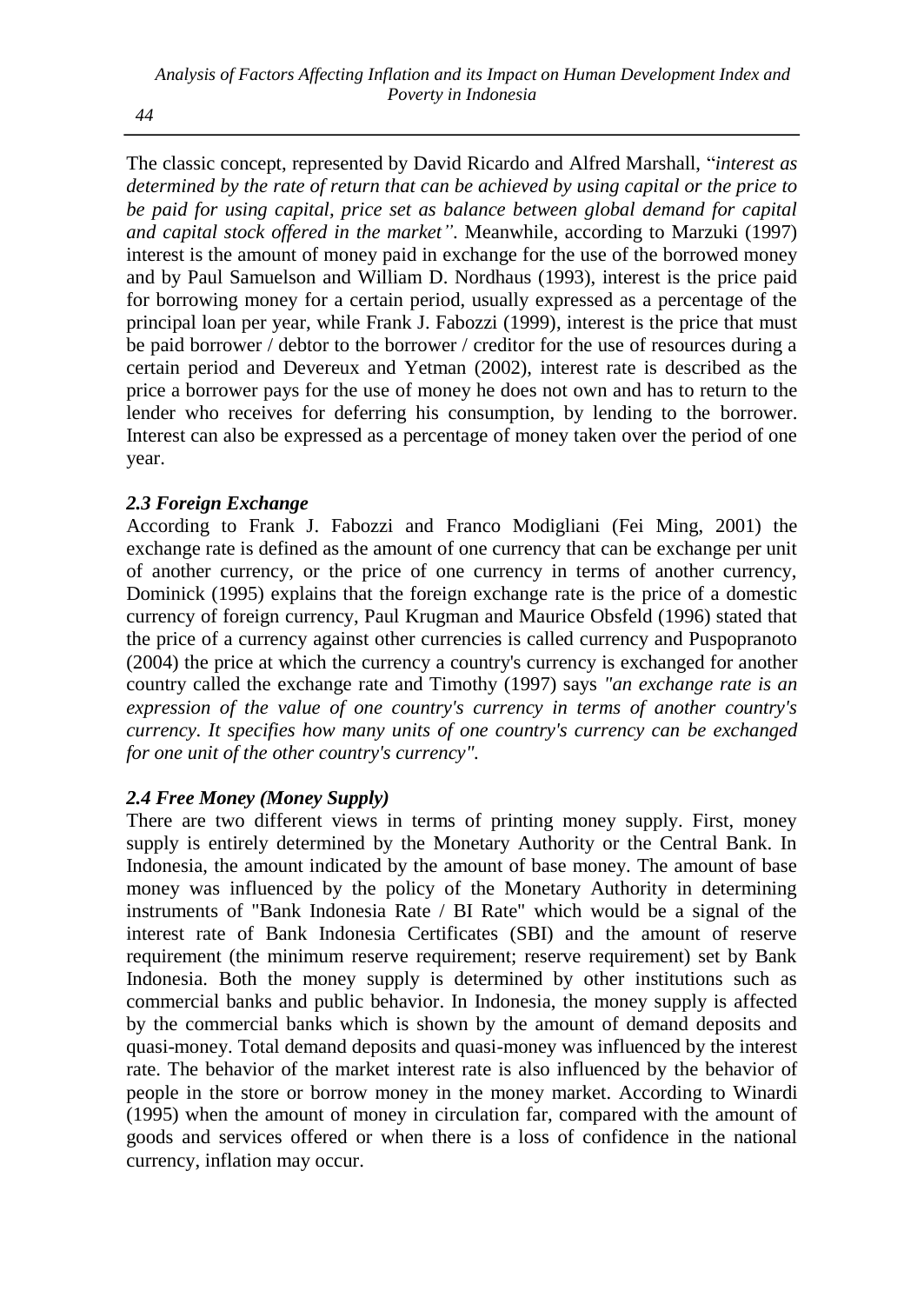### *2.5 World Oil Prices*

Fluctuations in the price of crude oil in the international market, in principle, following the axiom generally accepted in the market economy, where the level of the prevailing price is determined by the mechanism of demand and supply (demand and supply mechanism) as fundamentals and non-fundamentals, especially with regard to infrastructure issues, geopolitics and speculation.

On the demand side, the behavior of oil prices is strongly influenced by the growth of the world economy and on the fluctuation supply side in crude oil prices which is strongly influenced by the availability or supply of oil by producer countries, both countries are members of the Organization of the Petroleum Exporting Countries (OPEC) as well as non-OPEC producing countries. According Kesicki (2010) and Breitenfellner *et al.,* (2009), the availability or supply of oil is closely associated with the production capacity, investment capacity and refinery infrastructure while according to Hamilton (2012), and the supply-demand conditions and the strike on the oil trade have such great influence in the oil price fluctuations than the Middle East political situation.

World crude oil prices measured by the spot price of world oil market, generally oil prices used as the standard price of the world is the West Texas Intermediate (WTI). West Texas Intermediate (WTI) which having a high quality of crude oil. And the other factor is the OPEC oil price, Dubai Crude, and Tapis Crude (Singapore). Besides that, the rise/drop in world oil prices could result in economic activities such as: (1) increase in oil prices could cause a rise in the marginal cost of industrial production so as to reduce production and increase unemployment (Lardic and Mignon, 2006, 2008; and Dogrul and Soytas, 2010). (2) The increase in oil prices led to rising inflation. The Crude oil prices which were higher will be immediately followed by the rising prices of oil products, such as gasoline and fuel oil which were used by the consumer (Cologni and Manera, 2008).

### *2.6 Price of Gold*

Gold is one of the natural resources that can not be updated and the volume of gold in the world is limited. In addition, gold is not unduly influenced by political developments or security of a country. Besides, gold is believed to be one of the commodities that may be useful as an investment, as prices continue to rise so as to bring the benefits of the difference between the purchase price and selling price. According Sunariyah (2007) one of the forms of investment which tend to be free of risk is gold. Gold is considered better to hedge against inflation. However, according to Anggarwal (2010) reality may differ due to, gold may in the long term can be a hedge against inflation, but in the short term price volatility may occur.

# **3. Human Development Index (HDI)**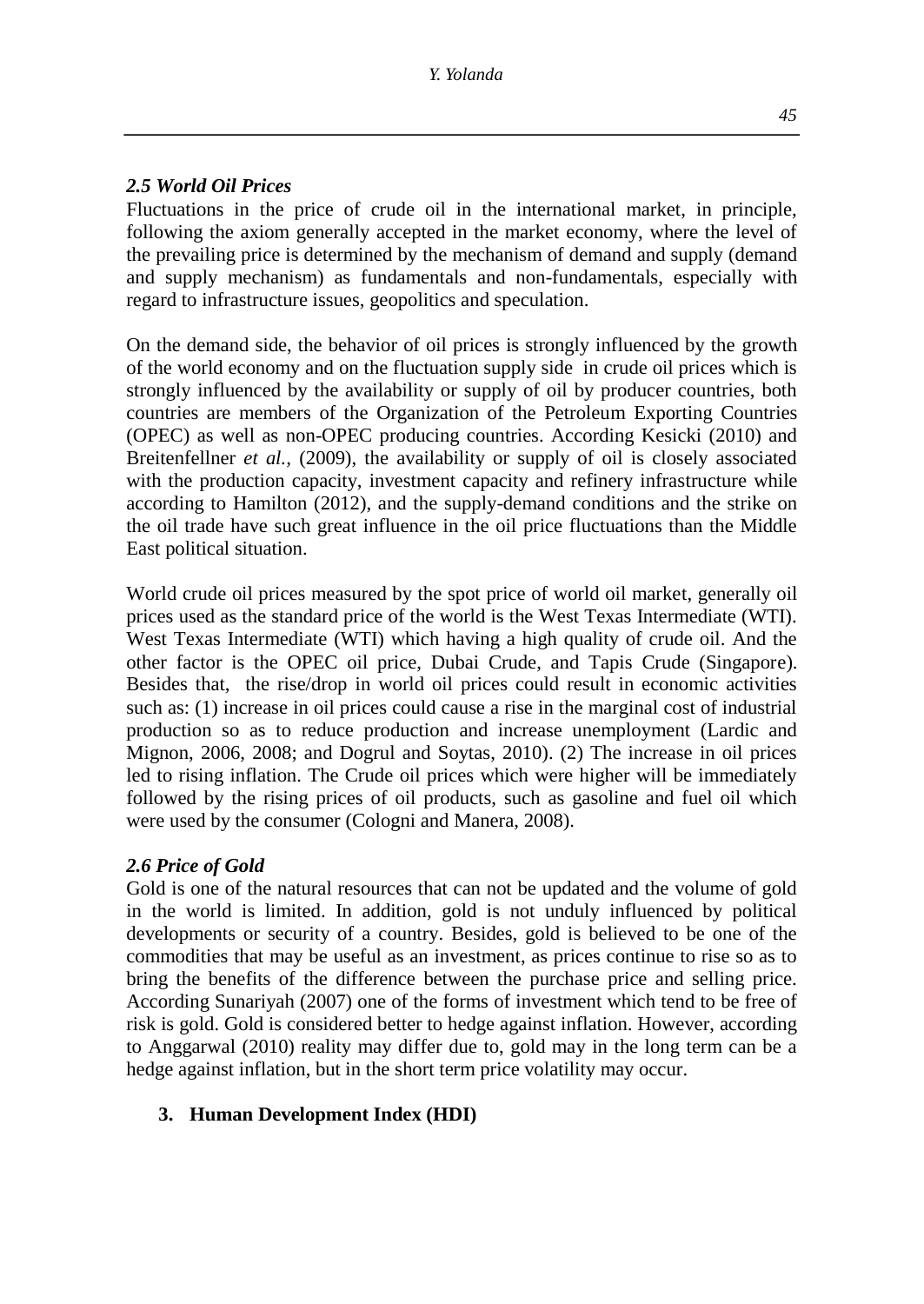The Human Development Index is a benchmark in the achievement of human development of good quality in terms of its impact on human physical condition (health and welfare) as well as non-physical (education). UNDP defines human development as a process of expanding the options for the population in terms of income, health, education, physical environment, and so on. According to BPS, the three basic dimensions as a reference to measure the Human Development Index which includes longevity and a healthy life (a long and healthy life), knowledge, and standard of living (desent standard of living). Elizabeth A. Stanton (2007) said that HDI is a measure of human development that combines human proxies for three important capabilities: health, education, and a decent standard of living. Health (H) is represented by life expectancy (LE), education by literacy (LIT) and school enrollment (ENR), the literacy and school enrollment indices are combined in a weighted average as the education (E) index, and standard of living by GDP per capita (Y).

According to Makiko Ito Harrison measure three dimensions are the basic concept of human development. They are (1) for people to live a long and healthy life, (2) for people to acquire knowledge and (3) for people to have access to resources needed for a decent standard of living. So that HDI of a country is thus the unweighted average of the life expectancy index component, the educational attainment component index and the adjusted real GDP per capita (PPP \$) index component.

UNDP differentiate HDI level based on three classifications namely: Low (HDI less than 50), the lower-medium (HDI between 50 and 65.99), upper-medium (HDI between 66 and 79.99) and high (HDI 80 upwards). Regional HDI of Indonesia including lower-middle class (lower-medium) to medium-top (upper-medium). High levels of human development will determine the population's ability to absorb and manage the sources of economic growth, good connection with or against institutional technology as an important tool to achieve economic growth (Ramirez, 1998).

# **4. Poverty**

Poverty according to the Central Bureau of Statistics (2000) is a condition where an individual or group of people unable to meet their basic needs, such as food, clothing, shelter, education, and health is regarded as a minimum requirement, and have a certain standard. According to the World Bank poverty is a situation where an individual or group has no option or opportunity to improve his/their standard of living in order to live in a healthy life and better according to the standard of living, dignity and appreciated by others. According to Rank (2004) the causes of poverty can be grouped in three main factors: individual factors, cultural and environmental factors, and structural factors. The individual poverty is an individual failure due to lack of motivation. According to the Rank (2004), human capital can have a big effect on individual poverty or success. And the literature shows that human capital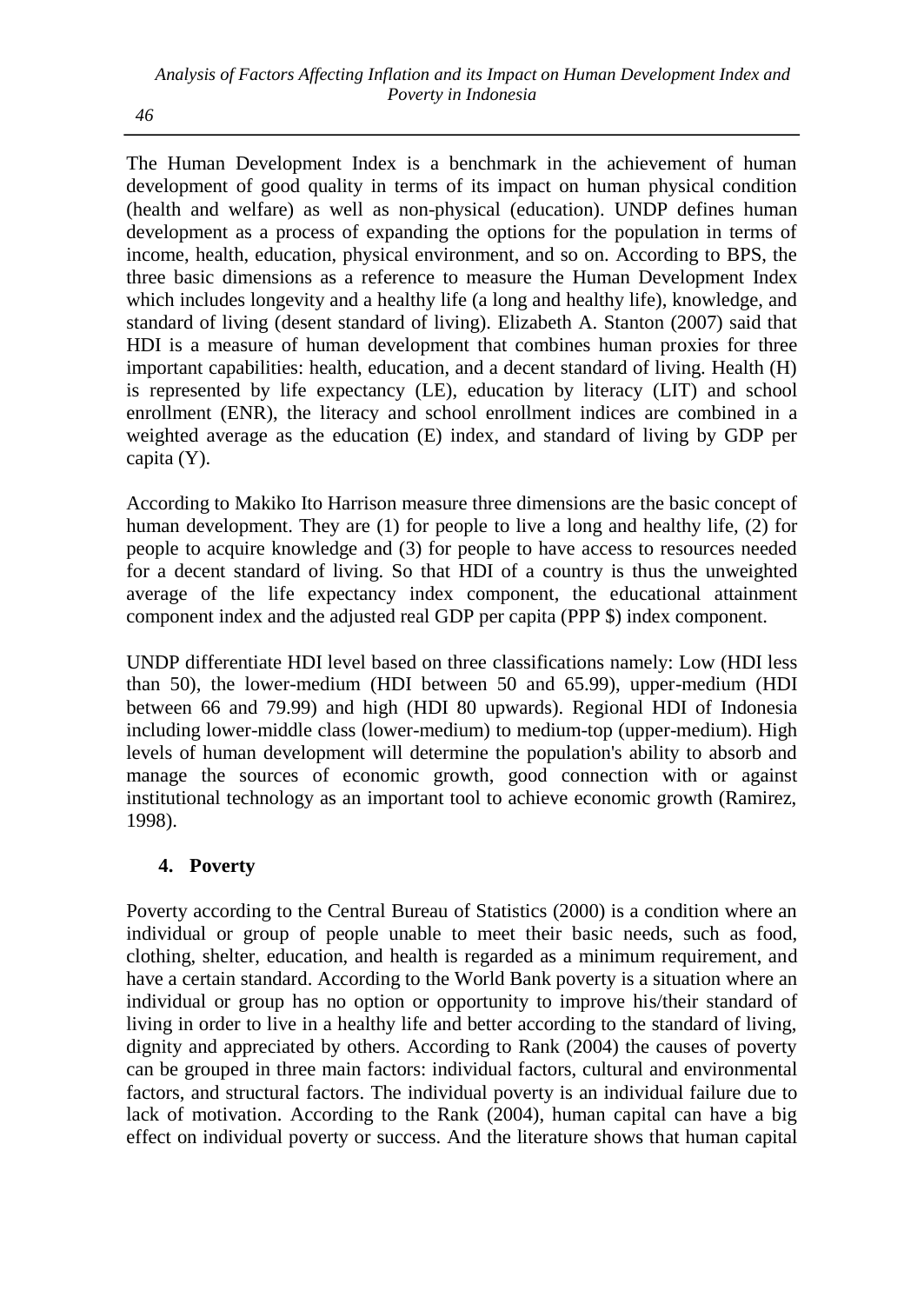significantly affects public revenues, and due to the lack of human capital can put an individual at risk for poverty.

Meanwhile Djojohadikusumo (1995) states that the poverty pattern is divided into: (1) Persistent poverty, the poverty that has chronic or from generation to generation; (2) Cyclical poverty, the poverty that followed the pattern of the overall economic cycle; (3) Seasonal poverty as was the case with the fishermen and farmers of food crops; (4) Accidental poverty, is poverty because of natural disasters or the impact of a particular policy which led to reduced levels of welfare of the population.

The cause of poverty is seen from an economic standpoint according to Sharp Mudrajad, 1997 as follows:

(1) Poverty arises because of the inequality of resource ownership patterns which lead to an unequal distribution of income;

- (2) Poverty arises from the difference in the quality of human resources;
- (3) Poverty arises from the difference in the access to capital.

Based on the results of Easterly and Fischer (2001) the relationship between inflation and household poverty by using the data of 38 countries is that inflation makes the poor worse off and that the poor suffer more from inflation than the rich, while the results of the research by Min Bahadur Shrestha and Shashi Kant Chaudhary (2012) showed that a 10 percent rise in food prices is likely to increase overall poverty in Nepal by 4 percentage points. It implies that a one percent rise in food inflation will push 100 thousand additional people into poverty overall and 180 thousand additional people into food poverty.

From the description above it can be concluded that poverty causes inconvenience in life, endangerment enforcement of rights and justice, endangerment of bargaining position of a country in the world association, as well as the bleak future of the nation and the state. Based on the formulation of the problem contained in section 1 above, it can be hypothesized as follows:

- 1. It would be unlikely that the BI rate, Money Supply and the rupiah against the US dollar, oil prices and gold prices affect the inflation in Indonesia simultaneously?
- 2. It would be unlikely that the BI rate, Money Supply and the rupiah against the US dollar, oil prices and gold prices affect the inflation rate in Indonesia partially?
- 3. It would be unlikely that the inflation effect on the human development index in Indonesia?
- 4. It would be unlikely that the inflation effect on poverty in Indonesia?

# **5. Research Methodology**

The scope of research concerning the inflation rate, the BI rate, Money Supply and the rupiah, world oil prices, the price of gold, HDI and poverty and the data recorded in the Central Bureau of Statistics (BPS) at the national level and Bank Indonesia.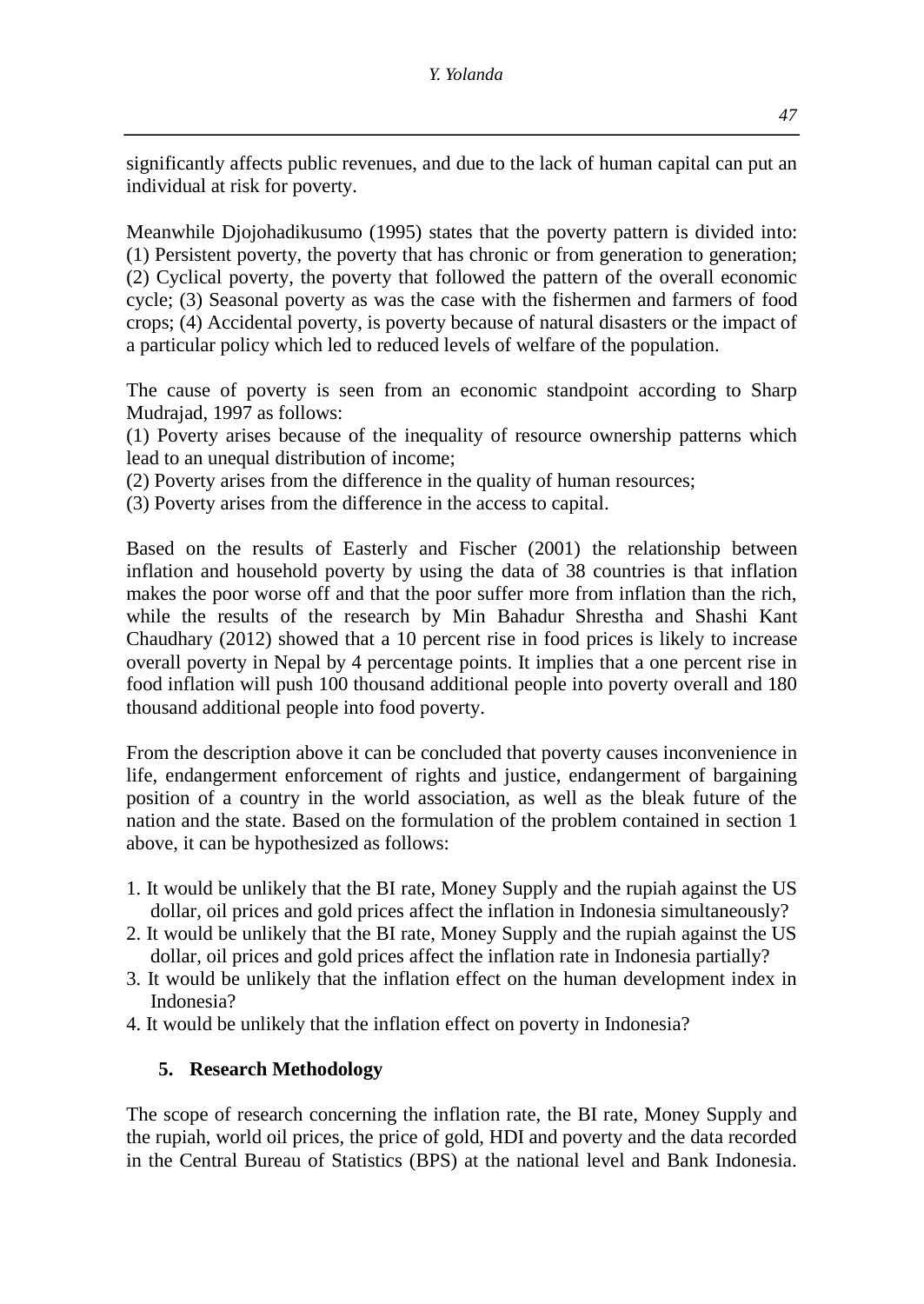The model used in this research is multiple linear regression model. The goal is to see the effect or the relationship between the dependent variable and independent variables. Regarding this study, the dependent variable is inflation, HDI and Poverty and the independent or explanatory variables are the BI rate, Money Supply and the rupiah, world oil prices, gold price. To analyze the data used Windows-based computer program that is widely used for statistical and econometric analysis of time-series types (E-views). The model specified is therefore:

1.  $Y = a + b1X1 + b2X2 + b3X3 + b4X4 + b5X5 + e$ 2.  $Y1 = a + b6Y + e$  $3.Y2 = a + b7Y + e$ 

where:

- $X1 = \text{RI rate}$
- $X2 =$  Supply Money
- $X3 =$  Foreign Exchange Rates
- $X4 =$  Oil Prices world
- $X5 =$  gold Prices
- $Y = Inflation$
- $Y1 = HDI$
- $Y2 = Powerty$

According to the Gauss-Markov theorem, a good linear estimator has blue (best linier unbiassed estimator) properties. This property requires the following criteria:

- (1). The ß1 estimate is linear to the dependent variable;
- (2). The  $\beta$ 1 estimate is unbiased, meaning the expected average value or value of  $\beta$ 1 or  $E(β1)$  equals the true  $β1$  value;
- (3). Estimator ß1 has a minimum variance that is efficient.The accuracy of the sample regression function in estimating the actual value can be measured from goodness of its fit. Statistically:
- (a) Individual Parameter Significance Test (t test). This test is to know the influence of each independent variable individually to the dependent variable.
- (b) Simultaneous Significant Test (F-test). This test is to determine whether the independent variables together affect the dependent variable. Where the value of F can be calculated as follows (Gujarati, 1997).

$$
\mathbf{F} \text{ hit } = \begin{array}{c} R^2 / (k-1) \\ \text{(1 - R}^2) / (N-k) \end{array}
$$

If F hit> F tab with a certain level of significance (eg 5%) then Ho is rejected and Ha accepted. If Fhit <Ftab with a certain level of significance (eg 5%) then Ho accepted and Ha rejected.

(c) Testing Good ness of Fit (Test of  $\mathbb{R}^2$ )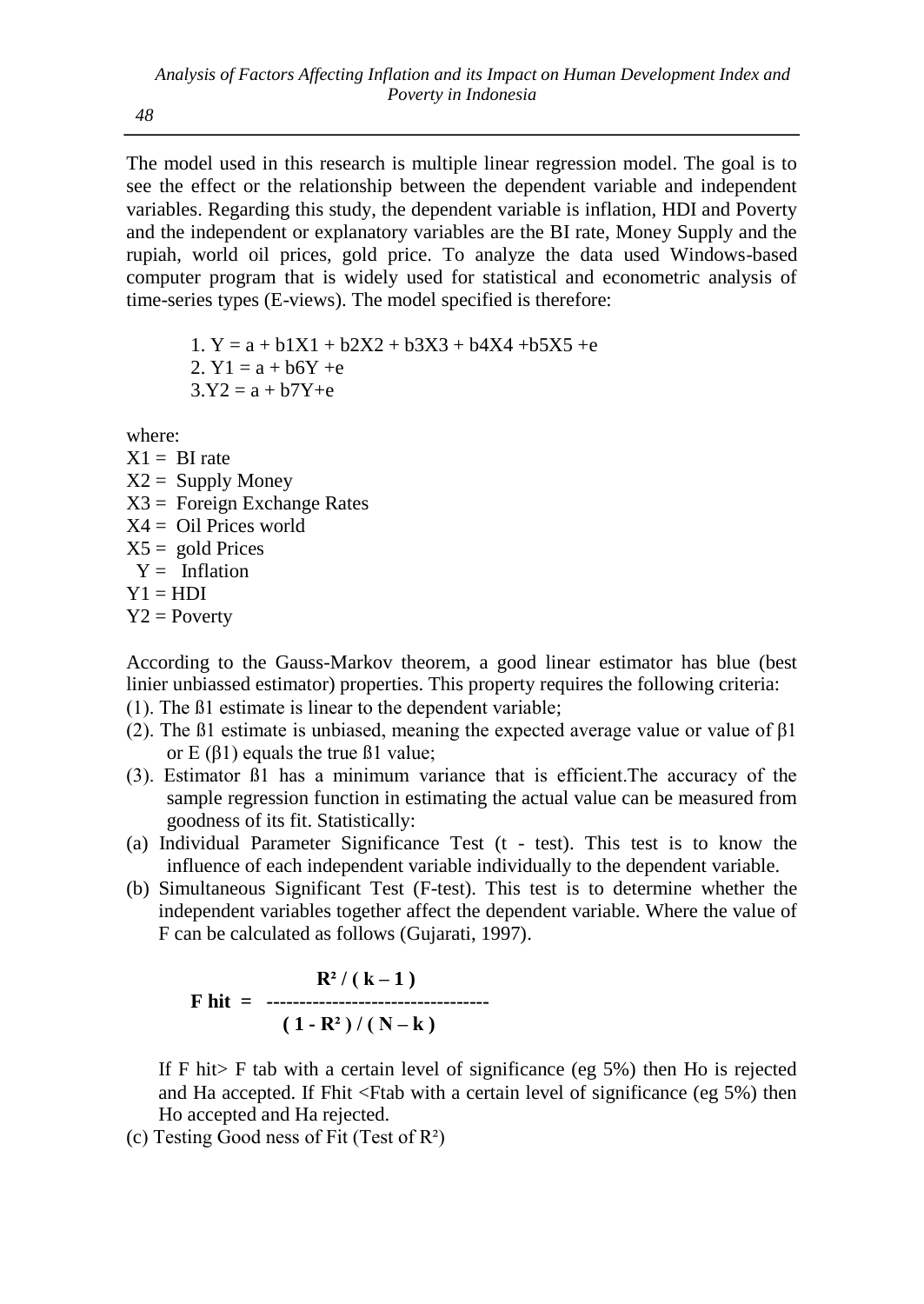To know the level of better accuracy in regression analysis. Coefficient of determination  $(R^2)$  can be statistically measure. The level of regression accuracy is indicated by the magnitude of the coefficient of determination  $(R<sup>2</sup>)$  whose magnitude is zero and one ( $0 \le R^2 \le 1$ ). The value of  $R^2$  close to 1 illustrates that the existing model has a high enough forecasting power, otherwise if the value is close to zero means that the model has no power in predicting (Gujarati, 1995).

The classical assumption is that the relationship between the independent variable and the dependent variable is linear. The linear equation is said to be good if it meets the BLUE (Best Liniear un biased Estimation) assumption, the four assumptions that must be met are as follows:

- (1) Residual Ui is a random variable that is normally distributed with zero average that is  $E (Ui) = 0$ .
- (2) Conditional variants of constant residual or homoscedicity.
- (3) There is no autocorrelation between residuals.
- (4) There is no multicolonierity between.explanatory variables

# **6. Result and Discussions**

The regional economy does not escape from the economic diseases of inflation that always appear in the economy. Inflation as an economic turmoil should not be abolished at all but controlled at a certain rate so as to promote economic growth.

This study was conducted to determine the factors that influence inflation and how the effect of inflation on Human Development Index and poverty. In determining the factors influencing inflation, they are based on the theory of demand pull inflation and supply side inflation.

According to the demand pull inflation theory, inflation is due to an increase in aggregate demand (the economy in a state of full employment), resulting in excess demand and causing the price of goods to rise, the factors cause increased demand. While the inflation from the aggregate supply side is due to the rising production cost, to overcome this, the entrepreneur raises the selling price which is charged to society so that the price of goods and services increases.

In addition, the increase in the prices of these goods will affect the community's ability to access development in the fields of education, health and economy and the rising prices of these goods has also led to an increase in the number of poor people.

Testing Against Violations Classical assumptions made include; Autocorrelation, multicollinearity, heterocedasticity (Gujarati, 1995). From the test can be known whether the model used is relevant or not. The test of deviations of these classical assumptions can be explained as follows: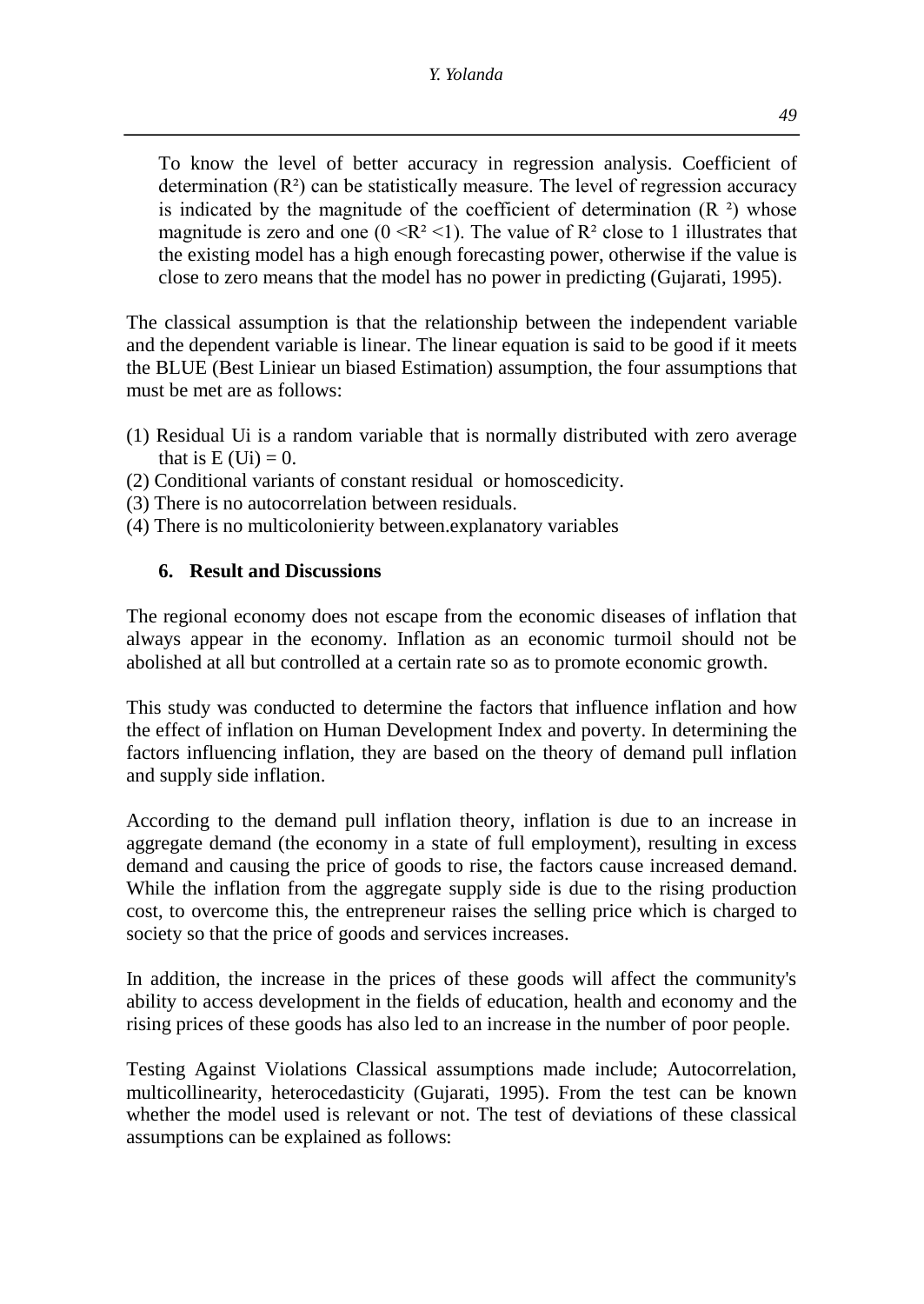## *Model 1:*

Based on the results of multicollinearity testing, the relationship between variables (BI rate, exchange rate, money supply, world oil price and gold price), determination coefficient value  $(R^2)$  is spanned 0.056867 to 0.747656. This shows that the test value is smaller than 0.8, meaning the relationship between variables does not contain multicollinearity. And for heterokedastisity test, the test result is Obs \* Rsquare value of 6.996941 and prob .Chi-Square is 0,2209>  $\alpha = 0.05$ , hence no heteroskedasity symptoms. As for the autocorrelation test, Obs \* R-square value of 1.9637 and Prob. Chi-Square (2) of 0.3746  $\alpha$  = 0.05 to obtain the result that autocorrelation symptoms do not exist. Besides the normality test, obtained Jarque-Bera value of 0.5458 and the probability of 0.7612, based on these values it can be concluded that the data is normally distributed.

The statistical t test basically shows how far the influence of one independent variable individually in explaining the variation of the independent variable to the dependent variable. The results of the test can be seen as follows:

### *Table 1. Results of Multiple Regression*

Dependent Variable: INFLASI Method: Least Squares Date: 04/03/17 Time: 12:19 Sample: 1997 2016 Included observations: 20

| Variablel          | Coefficient | Std. Error        |                       | t-Statistic | Prob.    |
|--------------------|-------------|-------------------|-----------------------|-------------|----------|
| $\mathcal{C}$      | 26.86178    | 10.23589          | 2.808216              |             | 0.0325   |
| <b>BIRATE</b>      | 1.445575    | 0.317153          | 4.557973              |             | 0.0004   |
| <b>Ln KURS</b>     | 0.147439    | 2.255760          | 0.065361              |             | 0.9488   |
| $Ln$ $JUB$         | $-18.47942$ | 6.549767          | $-2.821386$           |             | 0.0136   |
| $Ln$ OIL           | 2.262646    | 1.016784          | 2.225296              |             | 0.0430   |
| Ln GOLD            | 20.53676    | 4.912078          | 4.180871              |             | 0.0009   |
| R-squared          | 0.962964    |                   | Mean dependent var    |             | 10.90800 |
| Adjusted R-squared | 0.949737    |                   | S.D. dependent var    |             | 16.15486 |
| S.E. of regression | 3.621822    |                   | Akaike info criterion |             | 5.655156 |
| Sum squared resid  | 183.6463    | Schwarz criterion |                       |             | 5.953876 |
| Log likelihood     | $-50.55156$ |                   | Hannan-Quinn criter.  |             | 5.713470 |
| F-statistic        | 72.80245    |                   | Durbin-Watson stat    |             | 1.662551 |
| Prob(F-statistic)  | 0.000000    |                   |                       |             |          |

From the result of t test can be done discussion of hypothesis proposed as follows:

1) Influence of BI Rate variable to Inflation, indicating that partially BI rate has a significant level of 0.0004 and t-count value of 4,5579, where the variable BI rate has significant effect to inflation. While the results of Cavoli's research, Tony and Rajan, Ramkishen S (2007) found a strong association related to interest rate on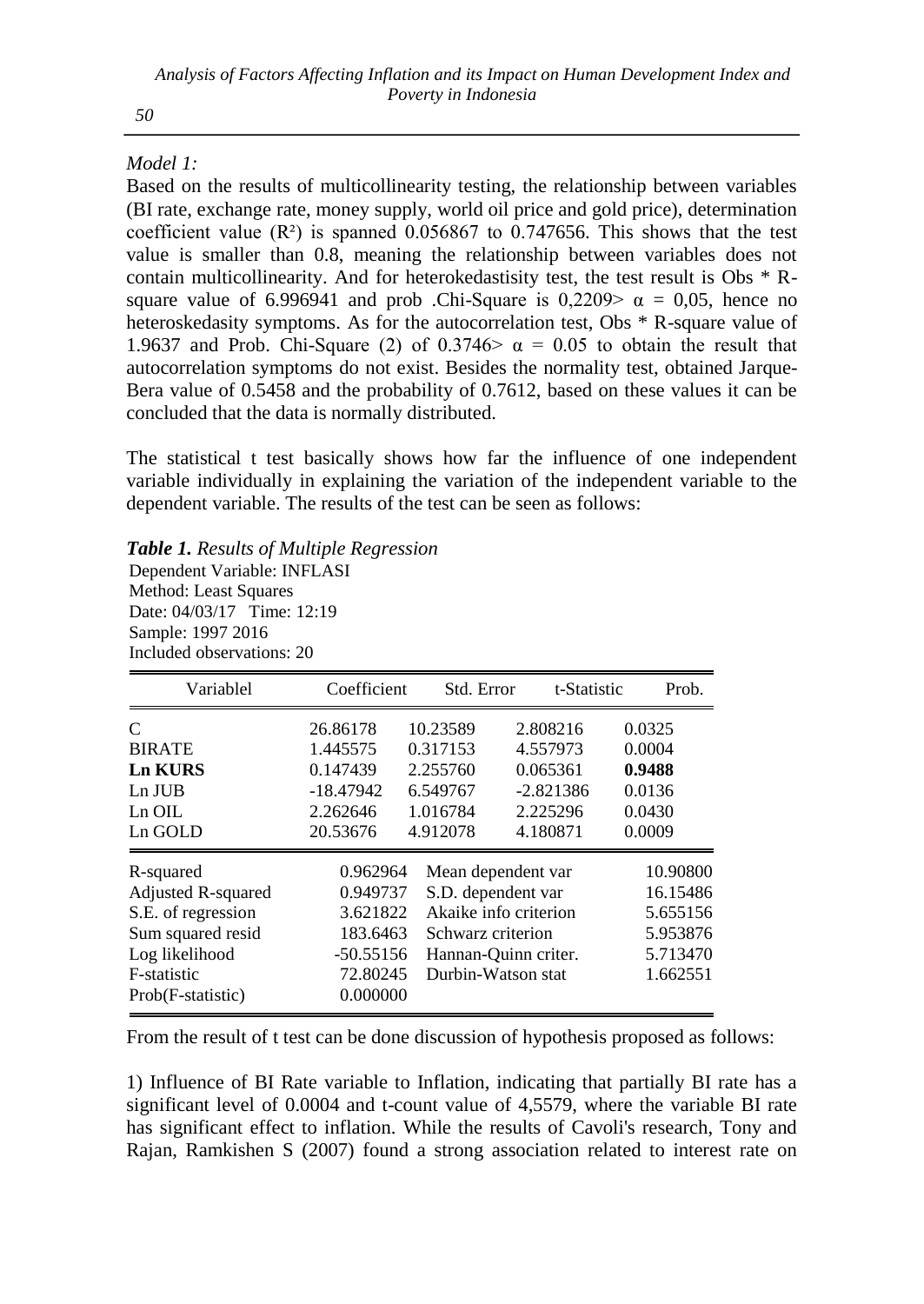inflation and output in the case of Korea and Thailand compared to the case of Indonesia and Philippines. On the other hand, exchange rate does not reflect the monetary policy response, both in terms of inflation and output (because of the parity conditions associated with exchange rate).

2) Influence of Exchange Variable to Inflation, indicating that partially Exchange rate has a significant level of 0.9488 and t-count value of -0.06536, where the variable Exchange rate has no significant effect on Inflation. The results of this study are in line with Kamas (in Madesha et al., 2013), study on Colombia observed that the exchange rates did not play an important role in explaining the variation in inflation in Colombia and that inflation appeared to be primarily inertial with respect to the exchange rate but Largely determined by demand shocks. And contrary to the results of Zahoor Hussain Javed et al's (2010) research, the sign of the variable exchange rate shows that there is a positive relationship between exchange rate and inflation measured by CPl. And the positive relationship is that as the exchange rate increases (devaluation or depreciation of Pakistani rupee) the inflation increases because the imports become the expensive ones in turn up the domestic costs of production and inflation.

3) Influence of Variable Amount of Money Supply (JUB) to Inflation, show that partially JUB has significant level equal to 0,0136 and t-count value equal to 2,8214 which mean JUB variable have significant effect to Inflation. (1) Dragos et al (2013), where the money supply and intrest rate has a significant and strong relationship for the country of the period 1987-2011, (2) Olorunfemi Sola and Adeleke Peter (2013), where there is a positive relationship between money supply and inflation in Nigeria from 1970-2008 and (3) Keshab Bhattarai, where the money supply growth has a positive and significant effect on inflation in the UK.

4) The Influence of World Oil Price Variable on Inflation shows that partially world oil price has a significant level of 0.0430 and t-hit value of 2.2252, which means that the world oil price variable has a significant effect on Inflation. The same thing from the Cologini and Manera (2008) study found that for all countries except Japan and the UK, changes in oil prices did affect the rate of inflation. Meanwhile Chou & Tseng (2011) examined the long run and short run effects of oil prices on inflation. The research is conducted for one country (Taiwan). The result clarifies that the oil prices in the global market has a significant and positive effect on inflation in the short run it is proved that the effect is not significant.

5) The Influence of Variable of Gold Price to Inflation shows that partially gold price has a significant level of 0.0009 and t-count value of 4,1809 which means that gold price variable has significant effect to Inflation, in line with Mishkin's opinion (2010) demonstrates that there is a positive relationship between gold prices and the increase in unexpected inflation since the gold and gold appreciation will support gold demand which boosts gold prices.

The result of F-statistic test shows that the value of F arithmetic is 72,8025 with probability (sig-F) equal to 0,0000, this means that the variable of BI rate, Exchange Rate, Total Money Supply (M1), world oil price and gold price has significant effect Simultaneously to Inflation And the coefficient of determination equal to 94,97%, which mean 94,97% change from inflation caused by variation of change of variable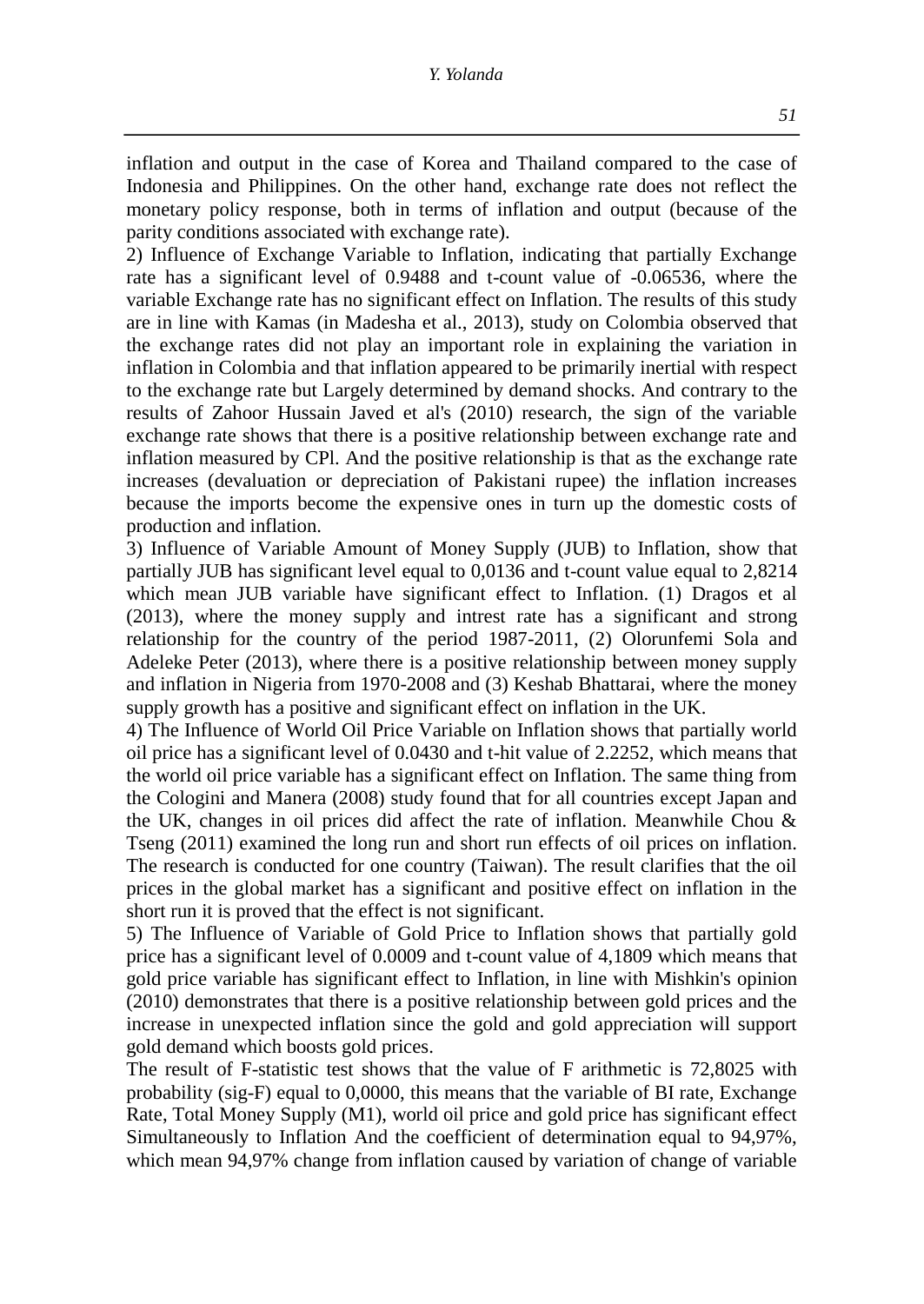of BI rate, Exchange rate,World Oil Price and Gold Price. Considering the above result, we get the following regression equation:

 $Y = 26,8618 + 1,4456$  BI rate + 0.1474 LnKurs - 18,4794 Ln JUB + 2,2627 World Oil Price + 20,5368 Ln Gold Price + e

Based on the results of multiple regression above they can be interpreted that:

1) Influence of BI Rate Variables, Exchange Rate, World Oil Price and Gold Price to Inflation is positive, in this case means the ups and downs of BI rate variable, Exchange rate, World oil Price and Gold Price resulted in rising / falling inflation value.

2) The effect of JUB variable on inflation is negative, this means that the increase of the Money Supply will result in the decrease of inflation value. The results of this study contradict the results of Ali Yousfat's (2015) research; the study used annual time series data from 1970 to 2013, Johansen cointegration approach identify long run relationship. The empirical results confirm that in the long run money supply growth has significant and positive relationship with inflation. But based on the theory, if that causes inflation from the supply (increase the price of goods due to lack of liquidity), then the relationship is negative.

## *Model 2:*

Based on the results of heterokedastisitas test, Obs \* R-square value of 0.2365 and prob .Chi-Square is  $0.6267 > \alpha = 0.05$ , hence no heteroscedidity symptoms. As for the autocorrelation test, Obs \* R-square value of 2.1423 and Prob. Chi-Square (2) of 0.3426>  $\alpha$  = 0.05 to obtain the result that autocorrelation symptoms are not a problem. Besides the normality test, obtained Jarque-Bera value of 1.3783 and the probability of 0.5020, based on these values it can be concluded that the data is normally distributed.

The statistical t test basically shows how far the influence of one independent variable individually in explaining the variation of the independent variable to the dependent variable. The results of the test can be seen as follows:

### *Table 2. Results of Multiple Regression*

Dependent Variable: IPM/HDI Method: Least Squares Date: 04/04/17 Time: 10:48 Sample: 1997 2016 Included observations: 20

| Variable       | Coefficient Std. Error |          | t-Statistic | Prob.  |
|----------------|------------------------|----------|-------------|--------|
| C              | 4.450380               | 0.394091 | 11.29276    | 0.0000 |
| <b>INFLASI</b> | 0.046868               | 0.020574 | 2.278025    | 0.0352 |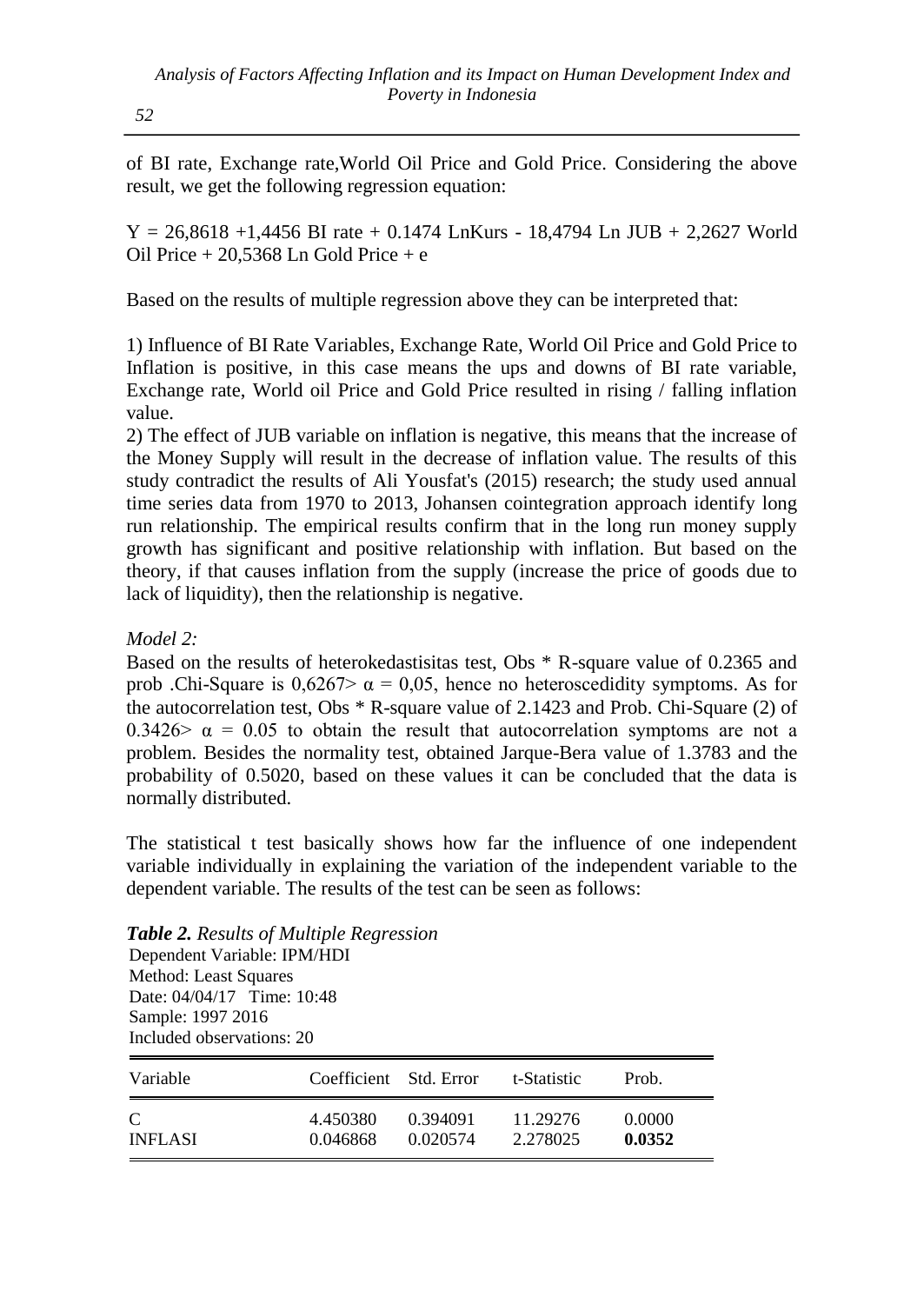#### *Y. Yolanda*

| R-squared          | 0.223783    | Mean dependent var    | 4.961611 |
|--------------------|-------------|-----------------------|----------|
| Adjusted R-squared | 0.180660    | S.D. dependent var    | 1.600523 |
| S.E. of regression | 1.448752    | Akaike info criterion | 3.673922 |
| Sum squared resid  | 37.77989    | Schwarz criterion     | 3.773495 |
| Log likelihood     | $-34.73922$ | Hannan-Ouinn criter.  | 3.693360 |
| F-statistic        | 5.189398    | Durbin-Watson stat    | 1.535786 |
| Prob(F-statistic)  | 0.035155    |                       |          |

Based on the above table, shows that inflation has a significant and positive effect on the HDI. This shows that the rise / fall of inflation will result in the rise / fall of HDI. The results of this study explain that inflation is caused by high purchasing power (demand push inflation). Besides, the influence of Inflation variable to HDI is 22.38%, while 77.62% is influenced by other variables.

#### *Model 3:*

Based on the results of heterokedastisitas test, Obs \* R-square value of 0.3833 and prob.Chi-Square of 00,5359>  $\alpha = 0.05$ , then the heteroskedasitas symptom does not exist. As for the autocorrelation test, Obs \* R-square value of 6.8233 and Prob. Chi-Square (2) of 0.0330  $\alpha$  = 0.05 so the result obtained that the autocorrelation is problematic. Besides the normality test, obtained that Jarque-Bera value of 5.2749 and probability of 0.0715, based on the value it can be concluded that the data is normally distributed. The statistical t test basically shows how far the influence of one independent variable individually in explaining the variation of the independent variable to the dependent variable. The results of the test can be seen as follows:

#### *Table 3. Results of Multiple Regression*

Dependent Variable: Ln POOR Method: Least Squares Date: 03/25/17 Time: 22:34 Sample: 1997 2016 Included observations: 20

| Variable                                      | Coefficient          | Std. Error            | t-Statistic          | Prob.            |
|-----------------------------------------------|----------------------|-----------------------|----------------------|------------------|
| $\mathcal{C}_{\mathcal{C}}$<br><b>INFLASI</b> | 3.484811<br>0.005374 | 0.040295<br>0.002104  | 86.48151<br>2.554604 | 0.0000<br>0.0199 |
| R-squared                                     | 0.266085             | Mean dependent var    |                      | 3.543431         |
| Adjusted R-squared                            | 0.225312             | S.D. dependent var    |                      | 0.168302         |
| S.E. of regression                            | 0.148134             | Akaike info criterion |                      | $-0.886766$      |
| Sum squared resid                             | 0.394984             | Schwarz criterion     |                      | $-0.787193$      |
| Log likelihood                                | 10.86766             | Hannan-Ouinn criter.  |                      | $-0.867328$      |
| F-statistic                                   | 6.526003             | Durbin-Watson stat    |                      | 0.680886         |
| Prob(F-statistic)                             | 0.019907             |                       |                      |                  |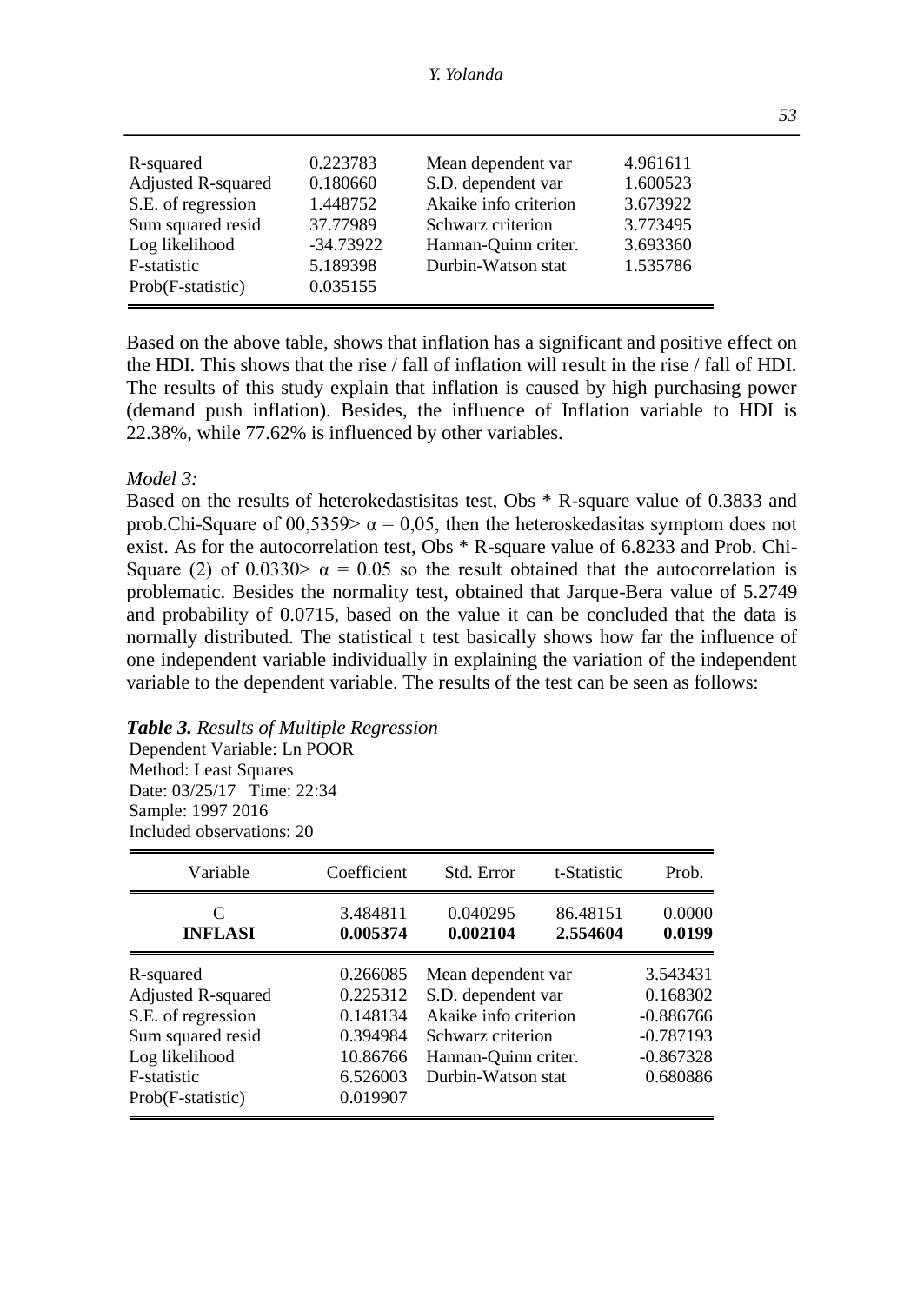Based on the above table, shows that inflation has a significant and positive effect on Poverty. This shows that the rise / fall of inflation will result in the rise / fall of Poverty. The results of this study are similar to the results of other studies such as: (1) Hazoor Muhammad Sabir and Safdar Hussain Tahir, the co-efficient of inflationary poverty and inflation. (2) Chani *et al.* (Arab Naz1 *et al.,* 2011) examined the relationship between economic growth, inflation and poverty for the Pakistani state with the ARDL testing approach of the period 1972-2008. The results show that inflation has a positive effect on poverty. Short-term inflation has a positive impact on poverty. (3) Farhad, K.K and Nabi S.T. (2014) suggests that inflation has a positive effect on poverty in Iran. Besides, the influence of inflation variable to poverty is 26.60%, while 73.40% is influenced by other variables.

In model 3 above, it shows that autocorrelation is problematic, which means that model is not good in estimation. Therefore, error corection model is done (ECM). Based on the unit root results for inflation and poverty ie stationary at the level of 1st Difference, this means that Inflation to Poverty is integrated. To ensure long-term and short-term relationship between inflation with poverty, it is done cointegration test by Johansen method. The long-term relationship between inflation and poverty is Trace Statistic  $(35.87723)$  Critical Value  $(15.49471)$  and Probability 0,0000 <0.05, as well as Max Eigen Statistic (34.38414)> Critical Value (14.26460) and Probability 0.001 <0.05, this means long-term cointegrated poverty inflation and long-term estimates have a significant and positive effect. While the results of shortterm relationships show that inflation has no significant effect on poverty. Based on the results of the above research, for the long term, the results are not different when the autocorrelation is problematic.

# **7. Conclusion**

This paper discusses 3 regression models, where model 1 is the relationship between BI Rate, Money Supply, World oil price and gold price with inflation, on the other hand inflationary relationship with HDI and Poverty in Indonesia. The findings reveal that the variable BI rate, Exchange rate, World oil Price and Gold Price to Inflation are positive and significant. While JUB variable to inflation is significant and negative. Model 2 refers that inflation has a significant and positive effect on HDI and model 3 refers that inflation has a significant and positive effect on poverty for the long term. These findings indicate that inflation is a disease in the economy of a country that brings the impact of all economic activities. Another number of research results stated that the variables studied significantly influence the rate of inflation meaning that these studies can be used by the government in determining fiscal and monetary policy.

# **References:**

Aghevli, B.B. and Mochsin, K. 1972. Inflationary Finance and The Dinamic Inflation Indonesia 1951-1972. American Economic Review.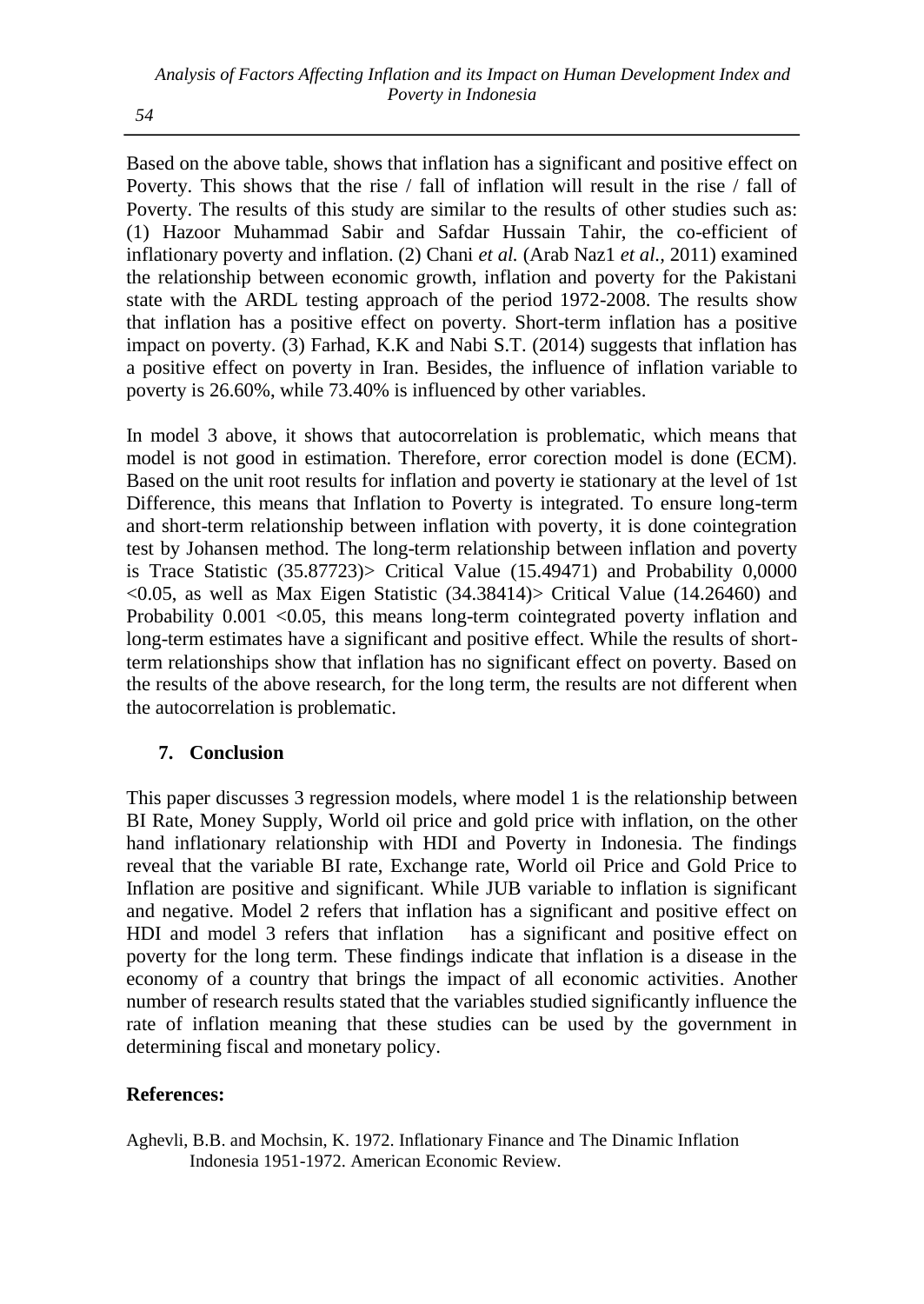- Arab, Naz, Hafeez-ur-Rehman, Mohammad Hussain, Waseem, Khan, Umar, D. 2011. Inflation: The Social Monster: Socio-Economic and Psychological Impacts of Inflation and Price Hike on Poor Families of District Malakand, Khyber Pakhtunkhwa, Pakistan. International Journal of Business and Social Science, 2(14).
- Asghapur, H., Kohnehshahri, L.A. and Karami, A. 2014. The relationship between interest rates and inflation changes: An analysis of long term interest rate dynamics in developing countries. University of Tabriz.
- Bhattarai, K. 2011. Impact of exchange rate and money supply on growth, inflation and interest rates in the UK. International Journal of Monetary Economics and Finance, 4(4).
- Bjornland, H.C. 1997. Estimating Core Inflation The Role of Oil price shocks and imported Inflation. Discussion Papers, No.200, Statistics Norway Research Department.
- Breitenfellner, A., Cuaresma, C.J. and Keppel, C. 2009. Determinants of Crude Oil Prices: Supply, Demand, Cartel or Speculation? Austrian National Bank Quarterly Report: Monetary Policy and the Economy Q4/09, 111–136.
- Cardoso, E. 1992. Inflation and Poverty. NBER Working Paper Series No. 4006, Cambridge.
- Cavoli, T. and Rajan, R.S. 2007. Managing in the Middle: Characterizing Singapore's Exchange Rate Policy. Asian Economic Journal.
- Chani, M.I., Zahid, P., Sajjad, A.J., Amjad, A. and Amanat, R.C. 2011. Poverty Inflation and Economic Growth: Evidence from Pakistan. World Applied Science Journal, 14(7).
- Chhibber, J.A. 1989. Inflation Price Controls and Fiscal Supply and Adjustment in Zimbabwe. Working Paper No. WPS192, The World Bank, Washington DC.
- Cologini, A. and Manera, M. 2008. Oil Prices, Inflation and Interest Rates in a Structural Cointegrated VAR Model for the G-7 Countries. Energy Economics, 30(33), 856- 888.
- Devereux, M.B. and Yetman, J. 2002. Price setting and exchange rate passthrough: Theory and evidence. In the book Price Adjustment and Monetary Policy, 347-371, A compendium published following the eponymous conference held at the Bank of Canada, November, Ottawa, Bank of Canada.
- Doğrul, H.G. and Soytas, U. 2010. Relationship between Oil Prices, Interest Rate, and Unemployment: Evidence from an Emerging Market. Energy Economics.
- Easterly, W. and Fisher, S. 2001. Inflation and poor. Journal of Money, Credit and Banking, 33(2).
- Elizabeth A.S. 2007. The Human Development Index: A History. Political Economy Research Intitute, University of Massachusetts, Amherst.
- Farhad K.Κ., Mohammad, N., Shahiki, T. 2014. Effects of macroeconomic variables on poverty in Iran. Theoretical and Applied Economics Volume XXI(5).
- Fisher, I. 1930. The Theory of Interest. New York, Macmillan.
- Ghazali, N.A. 2003. A long money test of the long-run fisher effect in the G7 Countries. Applied Financial Economics.
- Hamilton, A. 2001. Exploding Inflation. Zeal Intelegence.
- Hamilton, J.D. 2012. Historical Oil Shocks. dss.ucsd.edu.
- Hazoor, Muhammad, S. and Safdar, H.T. 2012. The Impact οf Different Macroeconomic Variables οn Poverty ιn Pakistaν. Interdisciplinary Journal of Contemporary Research in Business, 3(10).
- Joko, S. 2014. Impact οf Economic Growth, Inflation and Minimum Wage on Poverty in Java. Media Ekonomi and Teknologi Informasi, 22.
- Kandel, S., Ofer, A.R. and Sarig, O. 1996. Real interest rates and inflation: An Ex-Ante empirical analysis. The Journal of Finance.